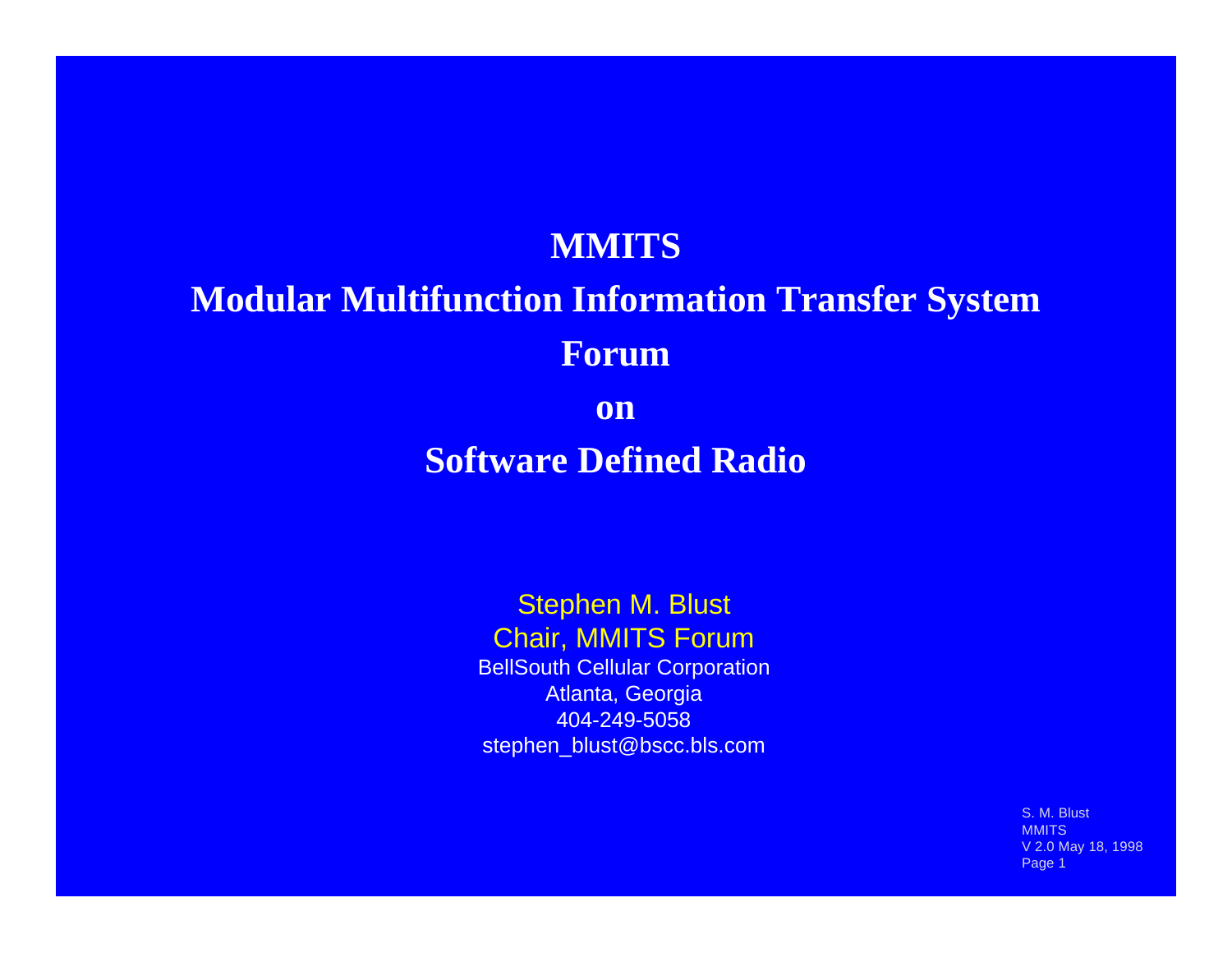## **MMITS**

## **(Modular Multifunction Information Transfer System) Forum**

- Non-profit international open membership corporation whose objectives are:
	- to enable seamless integration of capabilities across diverse networks, in an environment of multiple standards and solutions.
	- to accelerate proliferation of software-definable radio systems.
	- to advance adoption of wireless open architectures.
	- to promote "multiple capability and multiple mission" system flexibility.
	- to ensure accommodation of current and future user needs in the areas of voice, data, messaging, image, multimedia...
- Membership includes:
	- Service providers
	- Equipment manufacturers
	- Component Manufacturers/Providers
	- Hardware and Software Developers
	- Government and Military
	- Academic and Research Organizations

M. Blust **MMITS** V 2.0 May 18, 1998 Page 2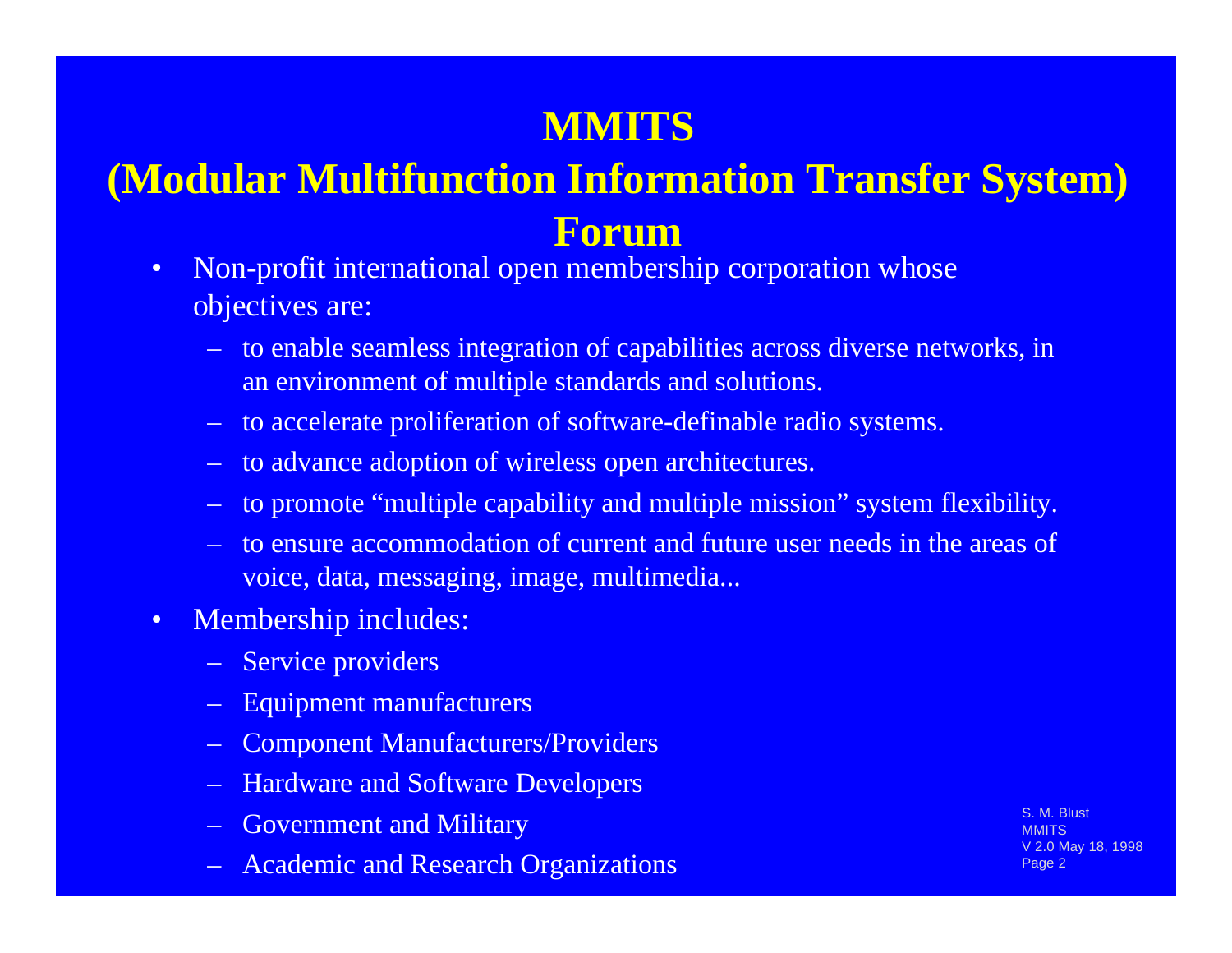### **MMITS Supports Development of Universal Solution Products**

- Forum efforts are focused on:
	- Enabling widescale availability and applicability of open architectures, internationally-agreed-upon standards and APIs which support the proliferation of software-definable radio concepts.
	- Accelerating the availability of industry-developed MMITS-conceptbased products that are the foundation of systems, services, and market needs.
	- Facilitating convergence of disparate systems.
	- Making possible flexible services independent of technology at appropriate price points.
	- Solutions to improve radio frequency spectrum utilization
- Core Working Groups in MMITS:
	- Market Committee
	- Technical Committee
	- Regulatory Advisory Committee

S. M. Blust **MMITS** V 2.0 May 18, 1998 Page 3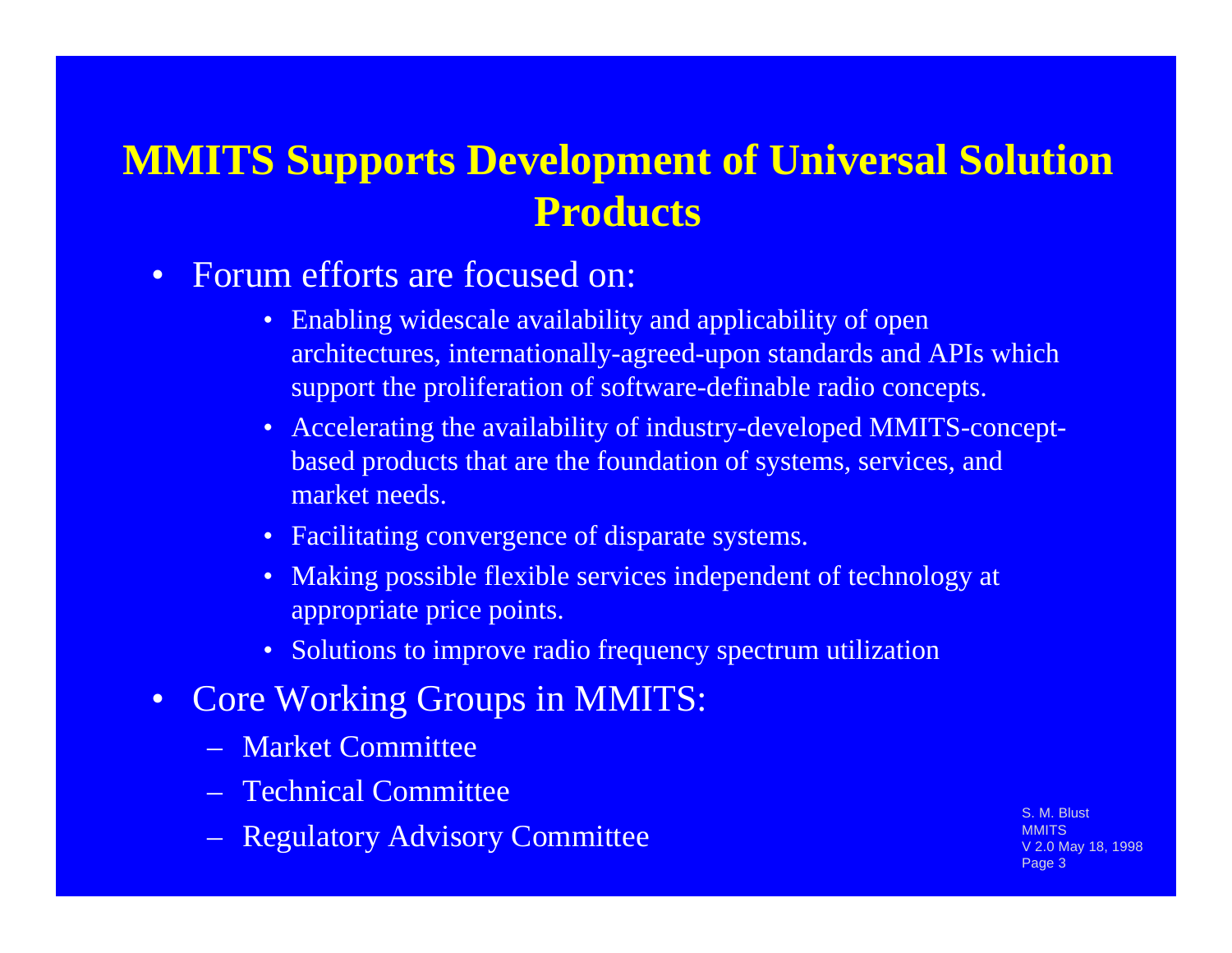#### **MMITS Forum Process for Developing Standards Requirement/Recommendations**



**MMITS FORUM PROCESS** 

Version 1.1

**Standards to Industry**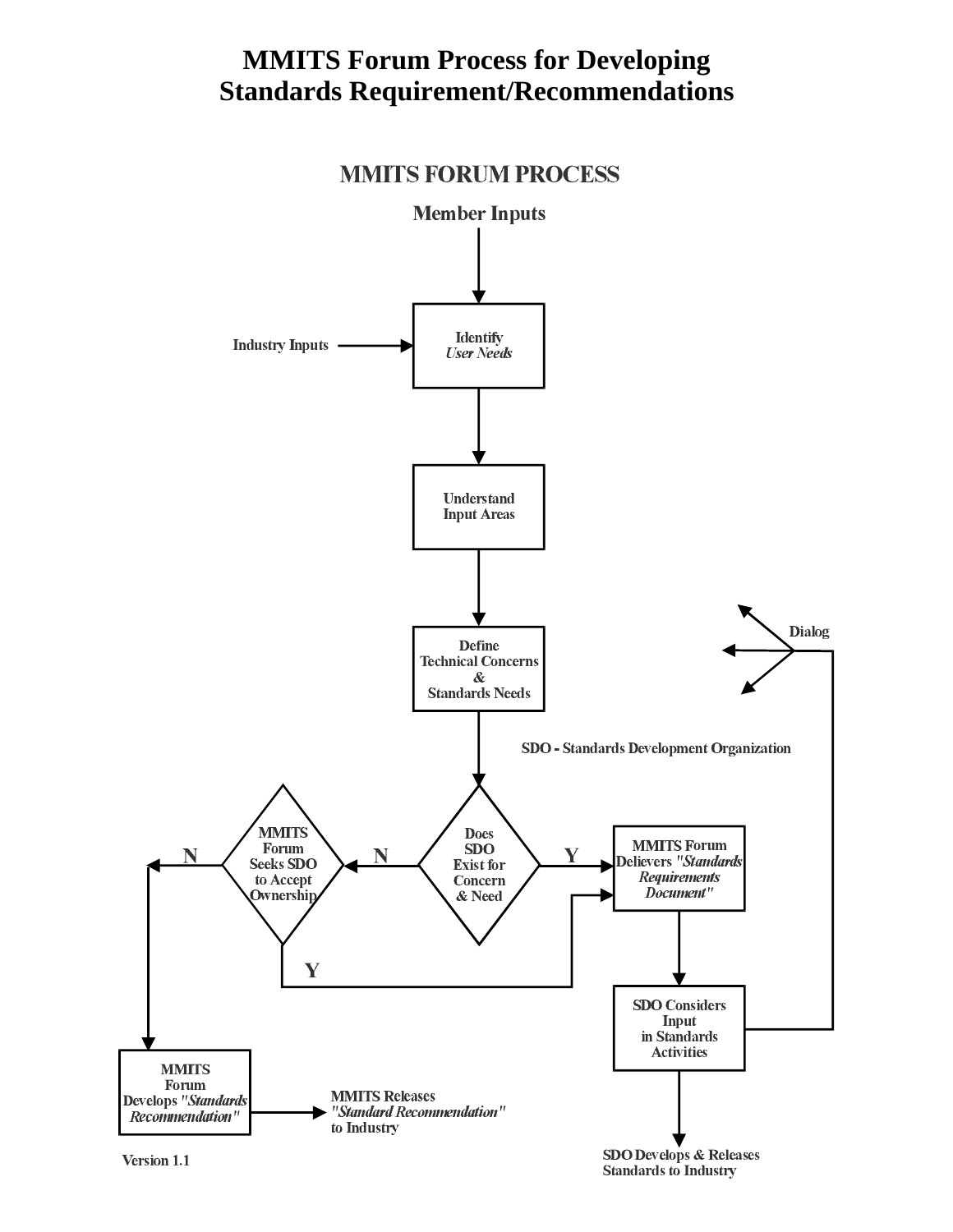## **Potential Partnerships and Liaisons of MMITS**



S. M. Blust **MMITS** V 2.0 May 18, 1998 Page 5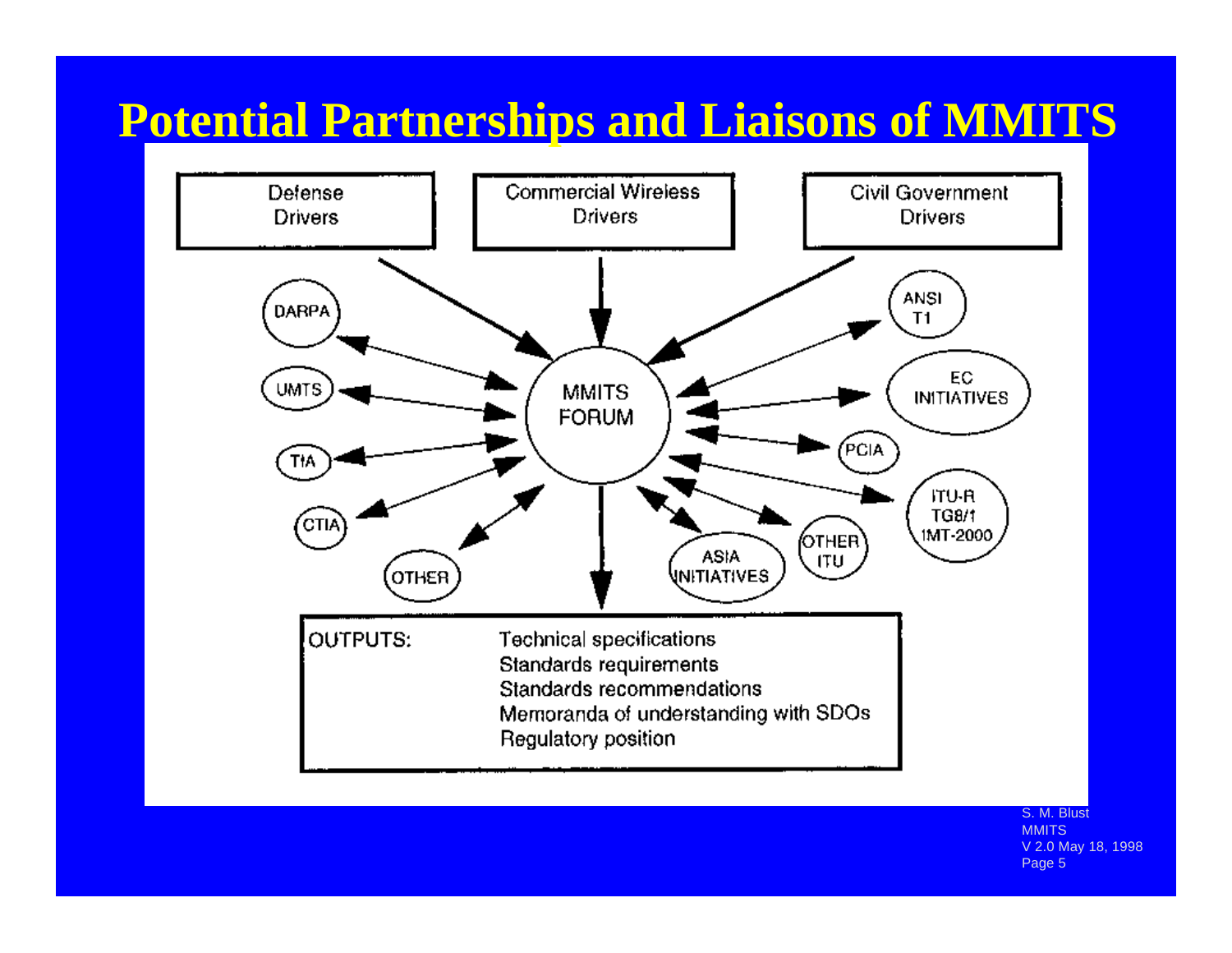### **MMITS Forum Deliverables**

- Forum Outputs
	- User Requirements
	- Technical Specifications
		- MMITS Technical Report
		- Standards Requirements Documents and Recommendations
	- Memoranda of Understanding with Standards Development Organizations (SDOs) for Development of Complementary **Standards**
	- Reports Providing Data on the Market for SDR System Technology
		- MMITS Market Report
	- Regulatory Positions
- Further Information:
	- **http://www.mmitsforum.org** The MMITS Forum P.O. Box 1236 Rome, NY 13442-1236 USA

S. M. Blust MMITS V 2.0 May 18, 1998 Page 6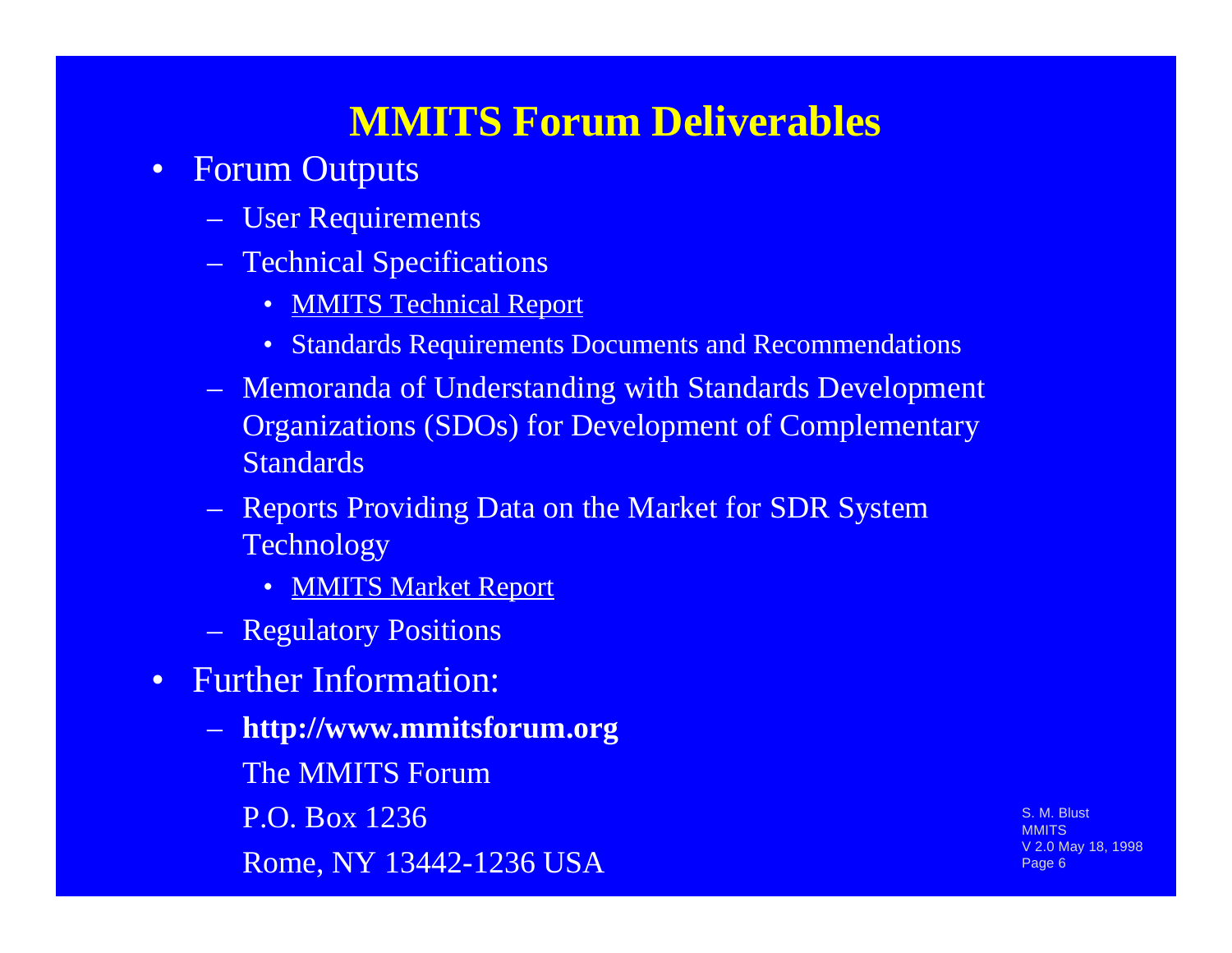# MMITS Market Forecast Study

## **The SDR Opportunity**

#### Stephen M. Blust Chair, MMITS Forum

BellSouth Cellular Corporation Atlanta, Georgia 404-249-5058 stephen\_blust@bscc.bls.com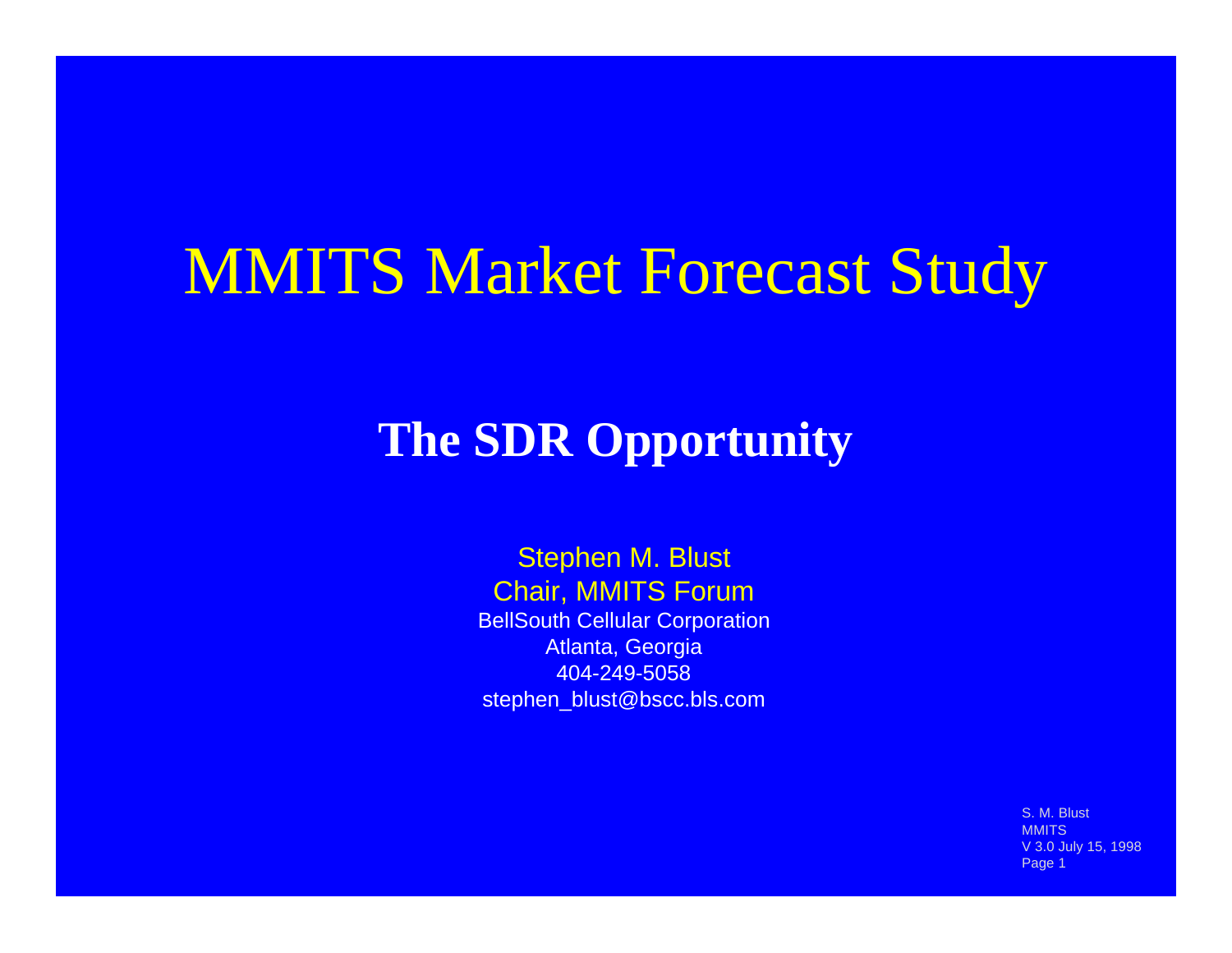# Market Report Series

- Subscription series includes:
	- Results of MIT report on SDR's prospects
	- Estimate of SDR market opportunity
	- Details on three primary market segments
		- Commercial
		- Military
		- Civil Government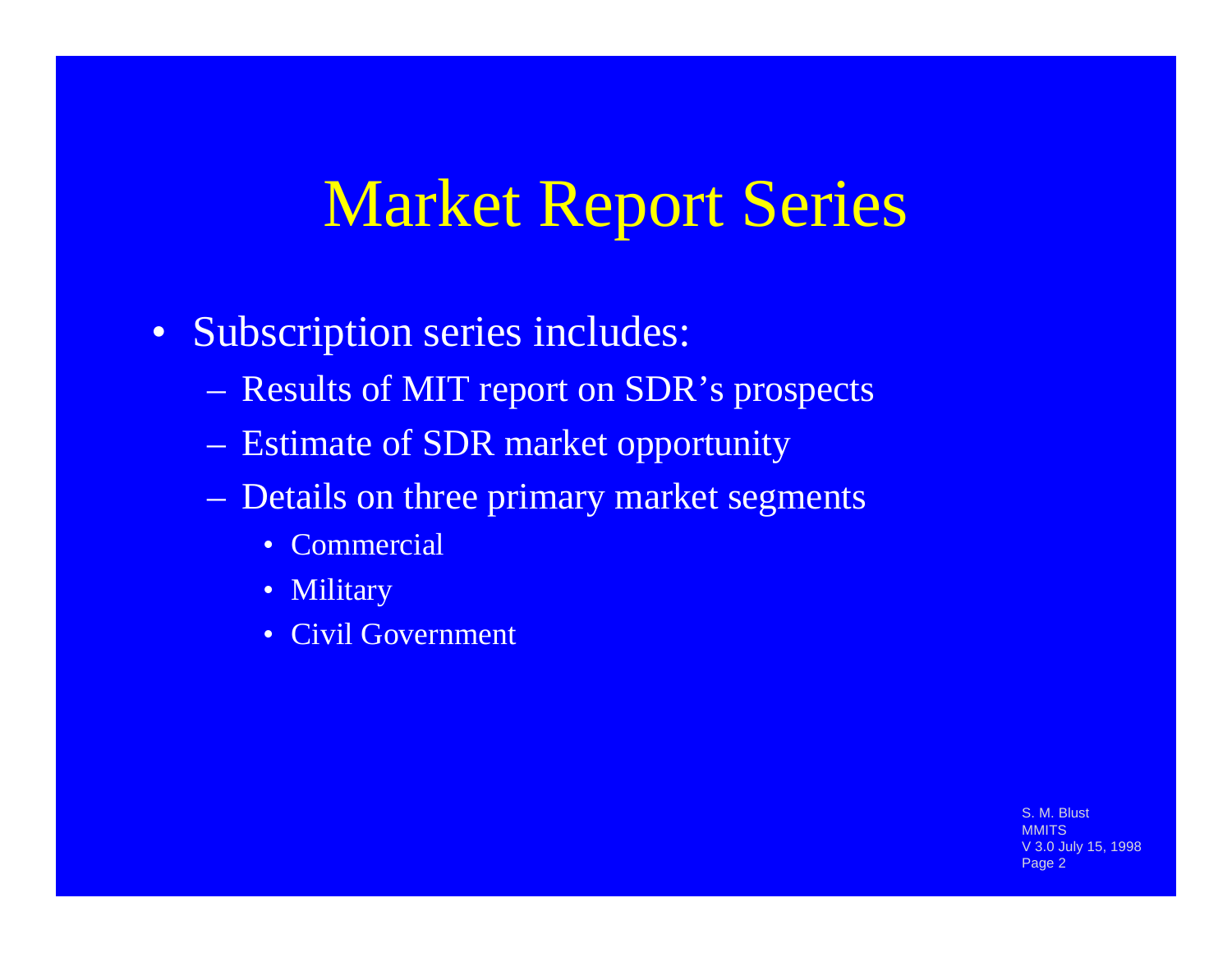# Forecast Approach

- Identification of three primary segments – Commercial, military, civil government
- Understanding each market segment
	- Key characteristics, primary drivers
- Estimating size of each segment opportunity
	- Interviews with key value chain members
	- Analyzing existing estimates of multi-mode opportunity
	- "Triangulation" methodology to arrive at rough order of magnitude estimates

M. Blust **MMITS July 15, 1998** Page 3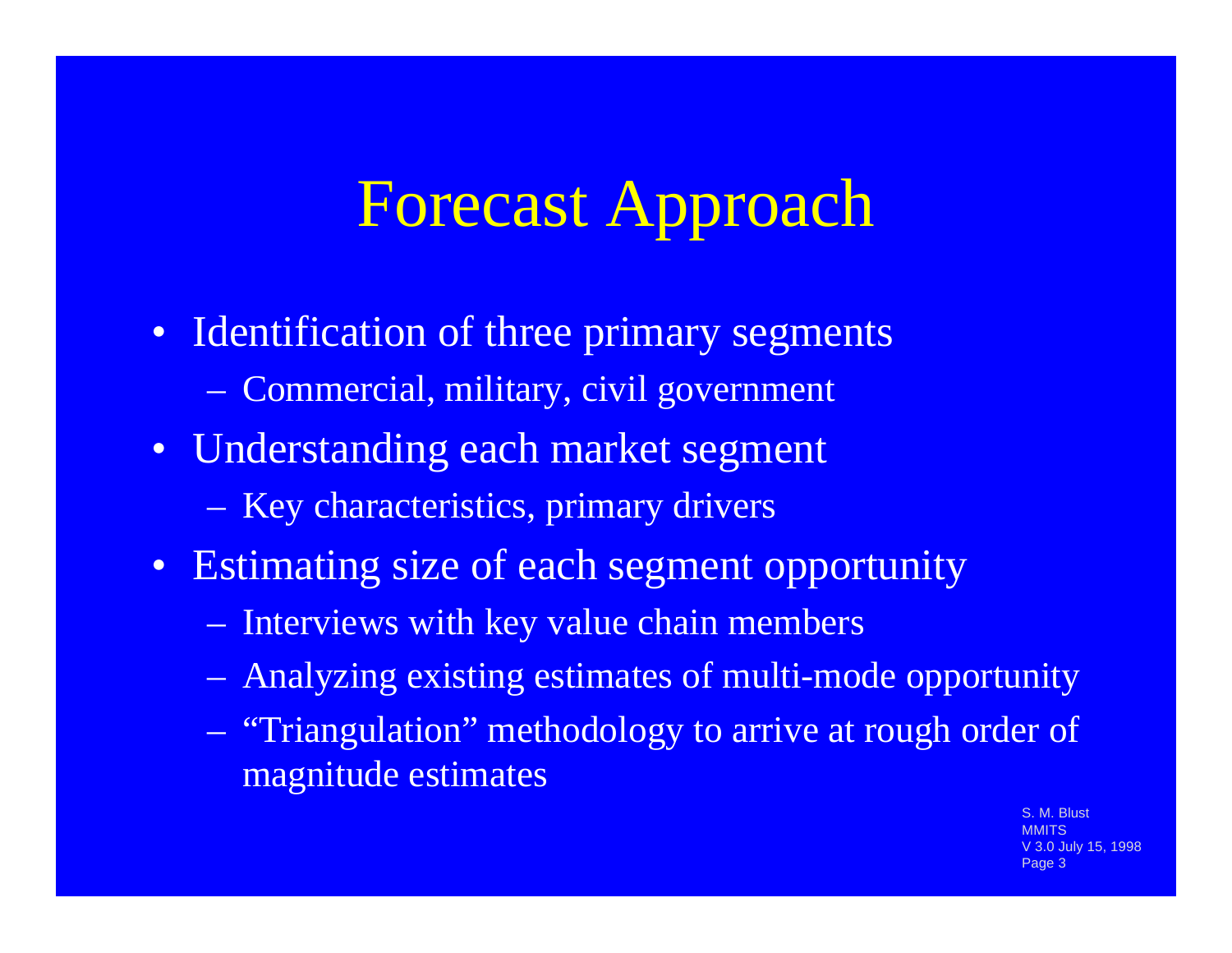# Framework for Study: Wireless Industry Value Chain



**MMITS** V 3.0 July 15, 1998 Page 4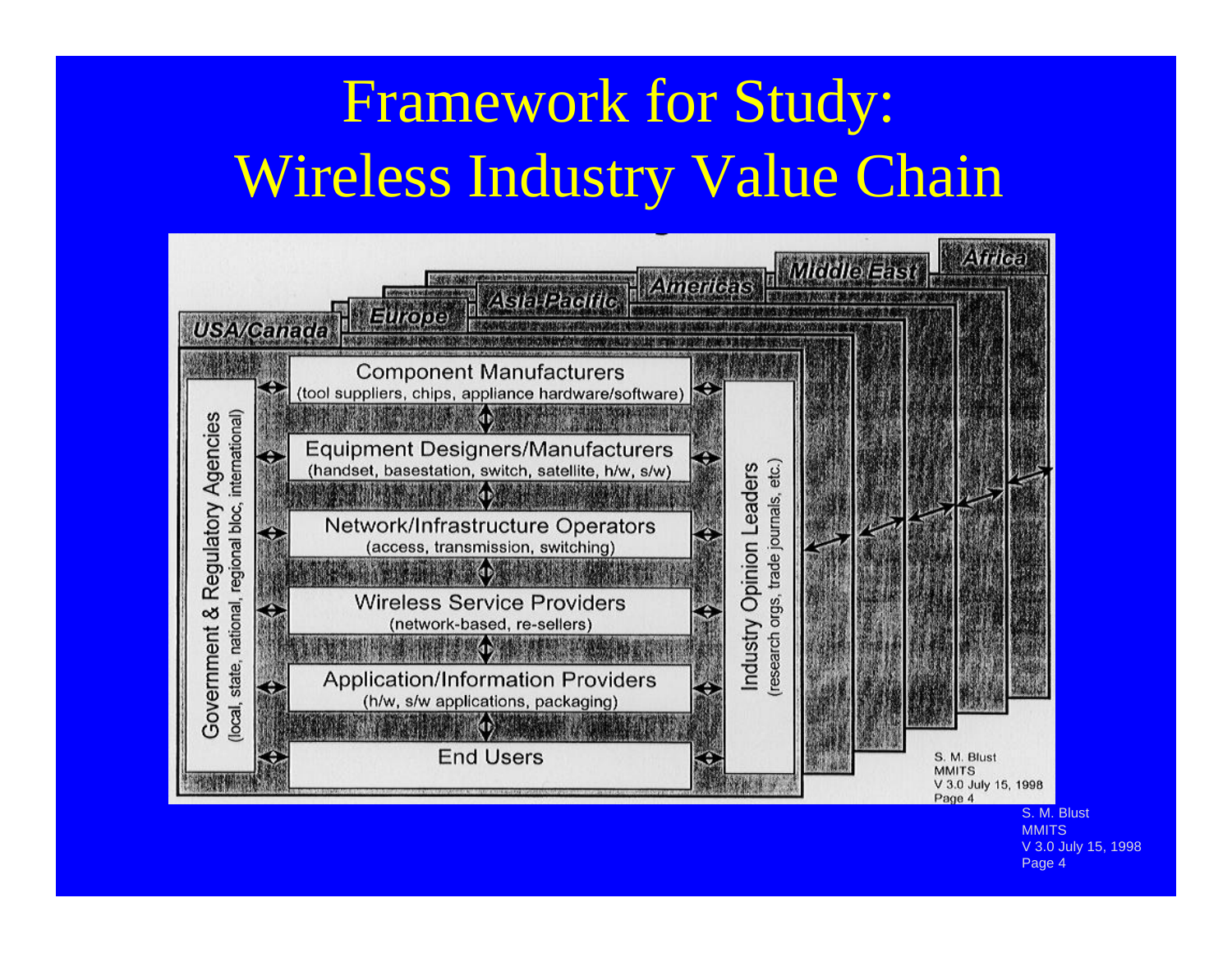# Commercial Segment

### • Primary drivers

- Heterogeneous networks issue, interoperability
- Growing interest in wireless data applications
- Preparation for 3G
- Alternative manifestations
	- Mobile terminals (handsets)
	- Network-based solutions (base-stations)
	- Handsets more attractive in near-term (2000-2005)
	- Base-stations important with 3G (2003-2008)

M. Blust **MMITS** ) July 15, 1998 Page 5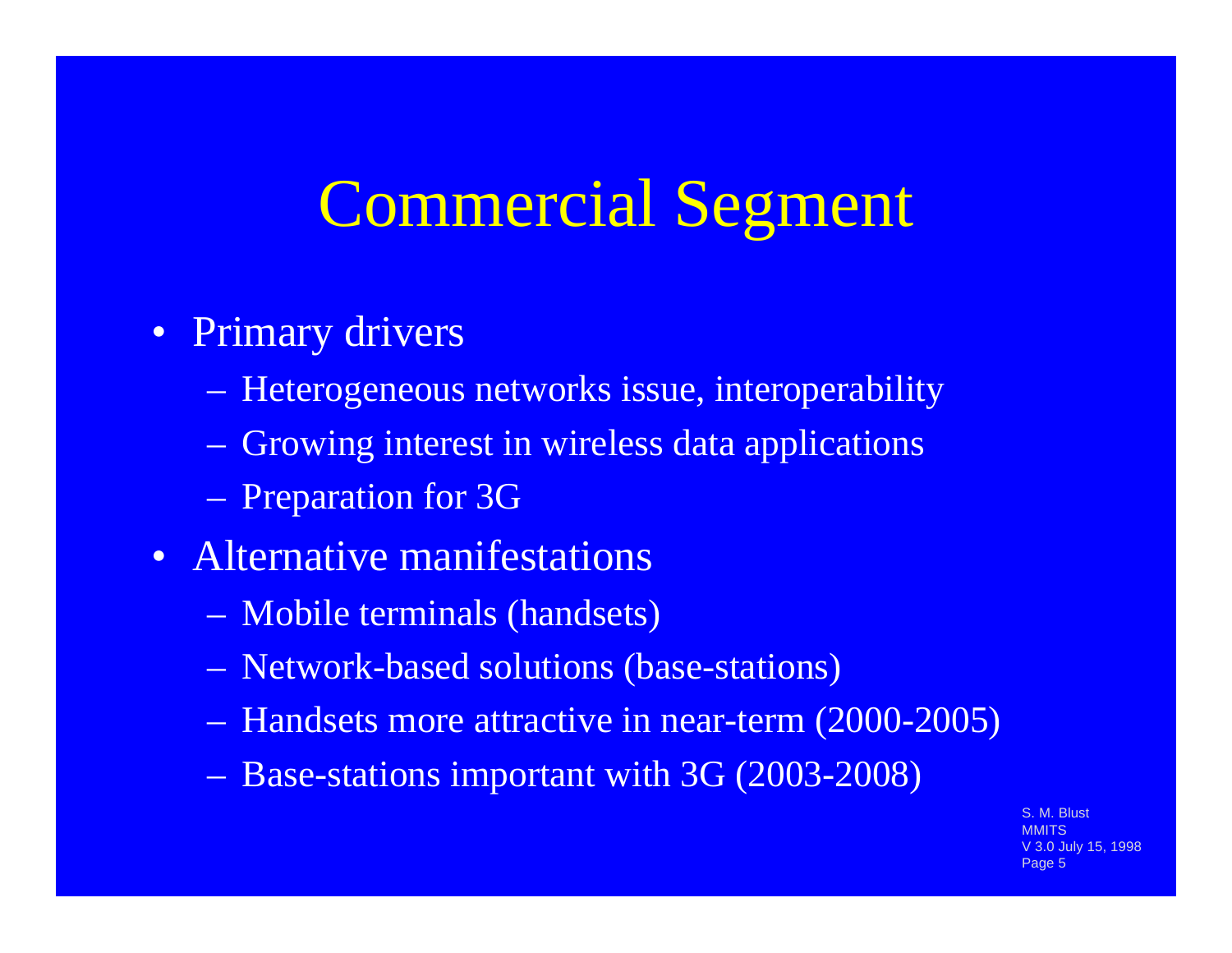# Commercial Segment

### • Segment characteristics

- Highly competitive
- Cost-sensitive
- Marked by limited collaboration
- Estimate of software radio handsets sold in 2001
	- Niche scenario: Assumes handsets sold only to highroaming customers needing interoperability
	- Standard scenario: Assumes SDR solution becomes standard platform for multi-mode handsets

M. Blust **MMITS** Uuly 15, 1998 Page 6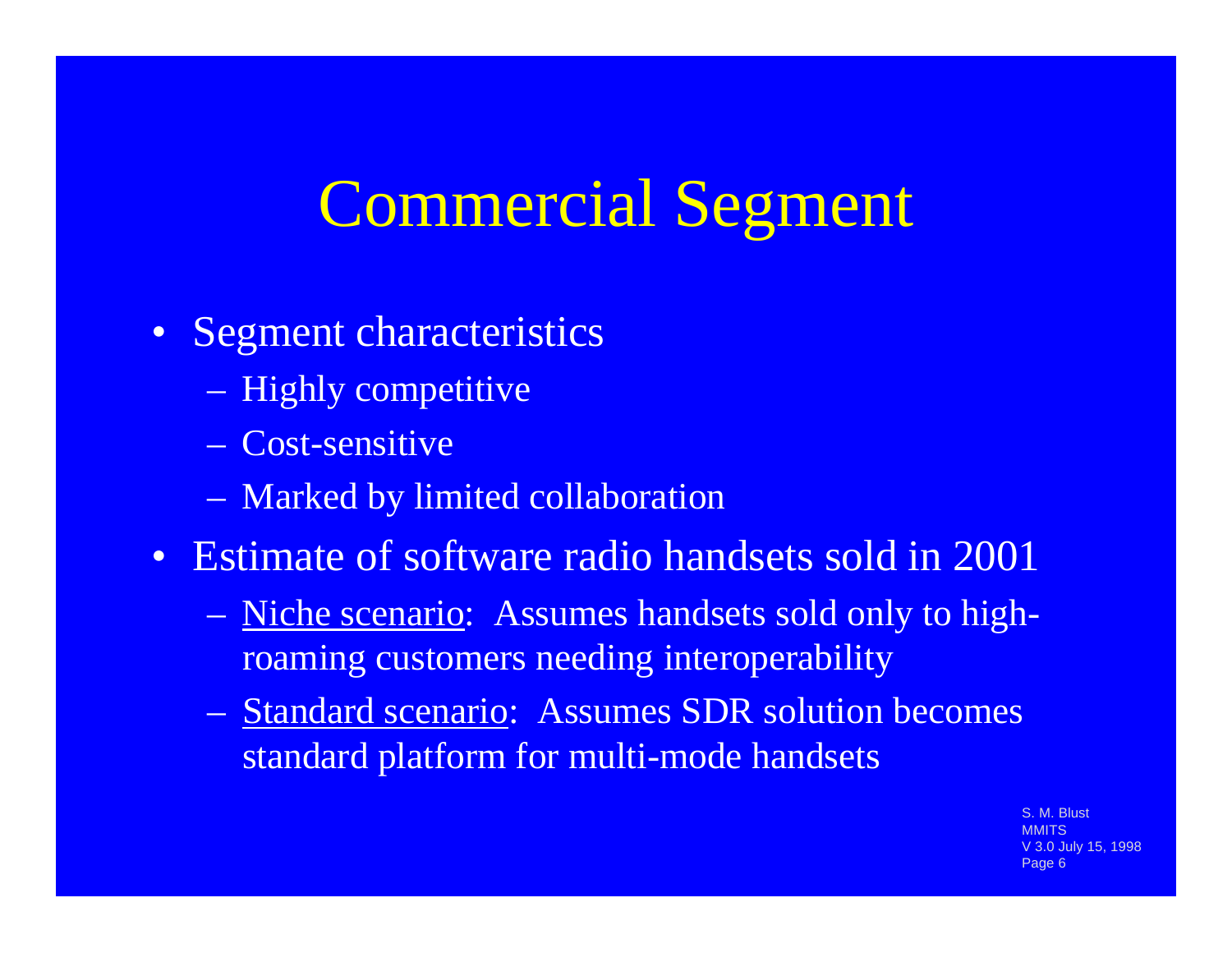# Annual SDR Handsets

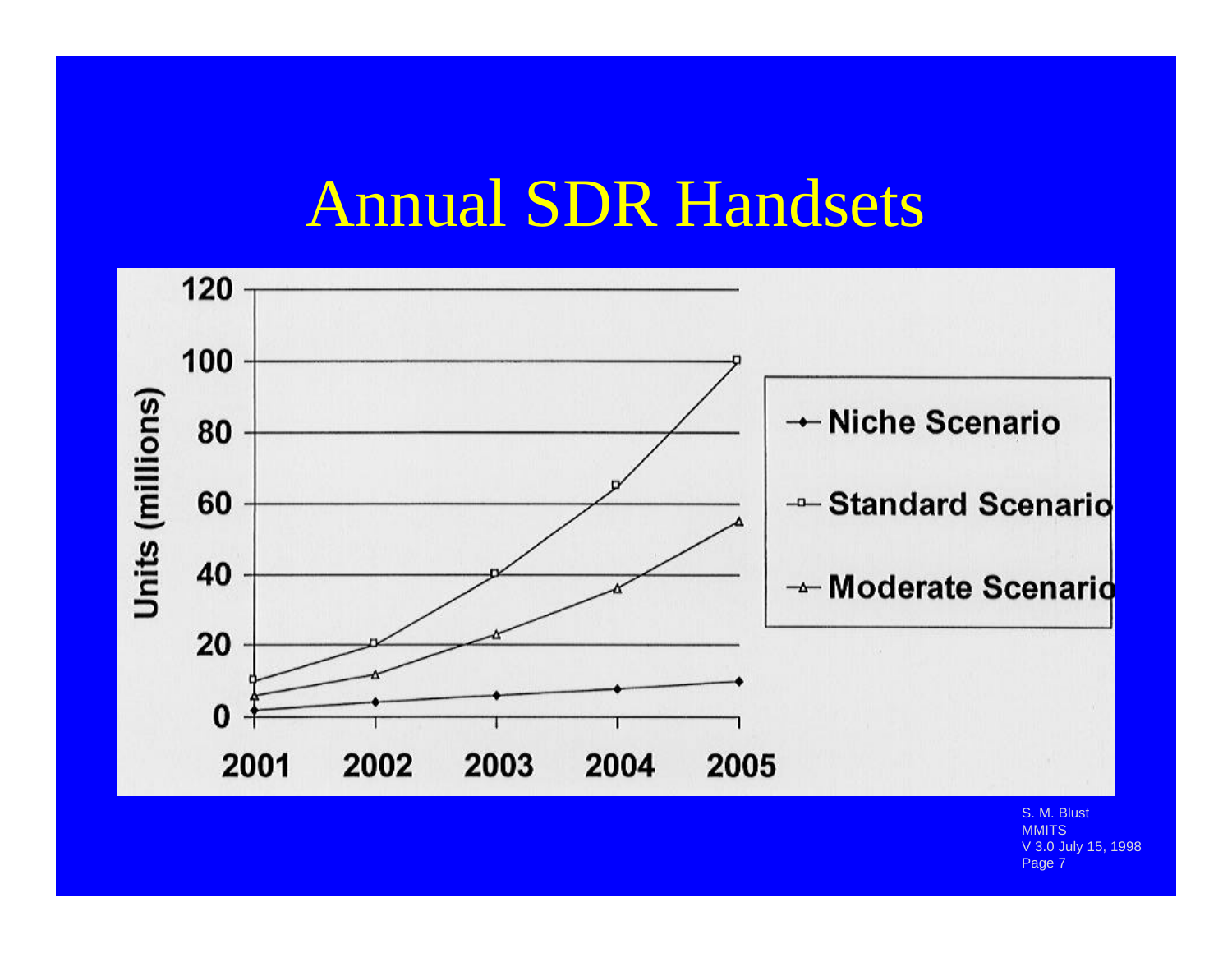# Potential Market Value: SDR Handset Forecast 2001-2005

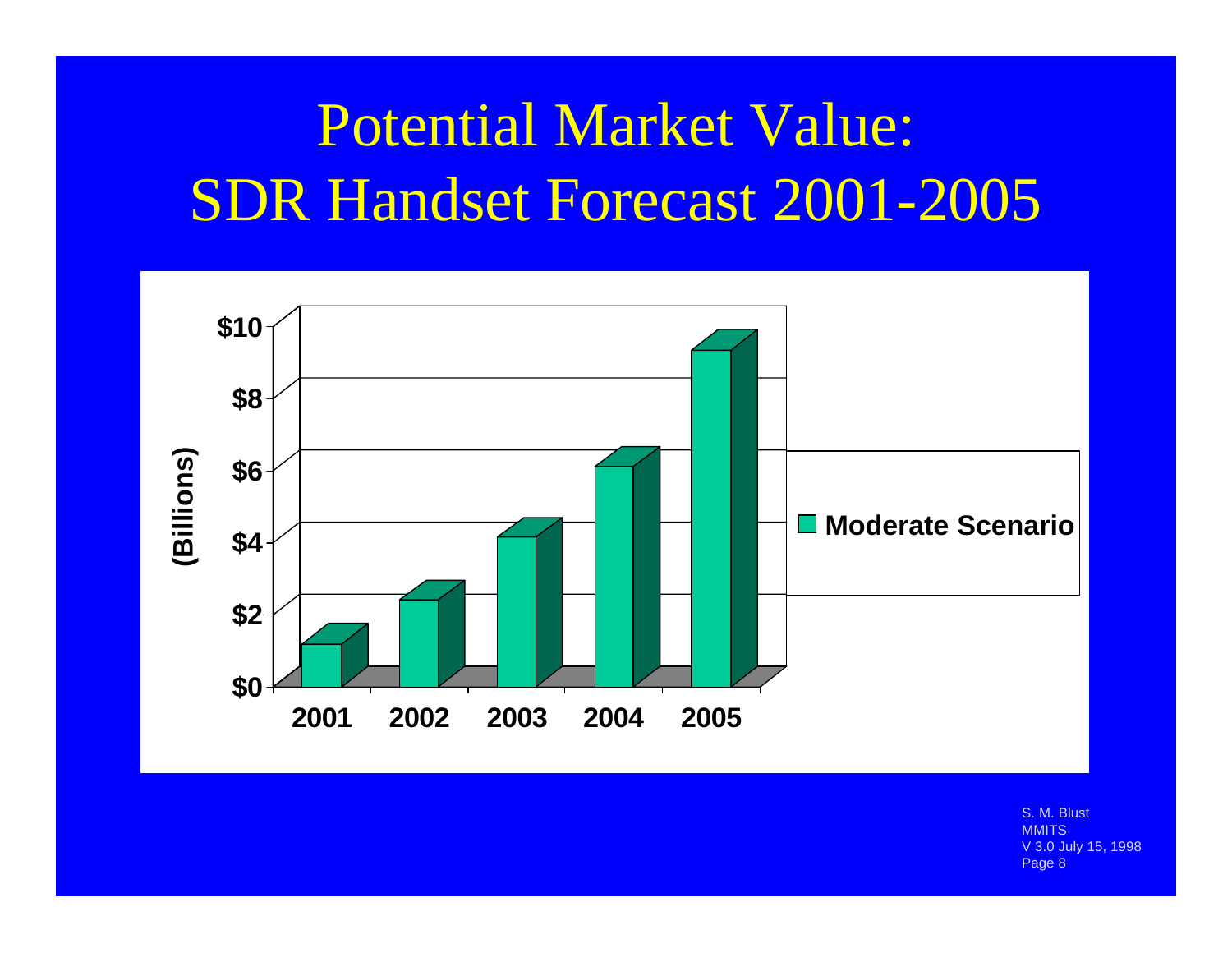## Additional Study Background (From MMITS Commissioned MIT Sloan School Study)

- Aspects of the Commercial Wireless Assessment
	- Multiple Standards Environment
	- The SDR Solution
	- Where is SDR today?
	- What else is needed?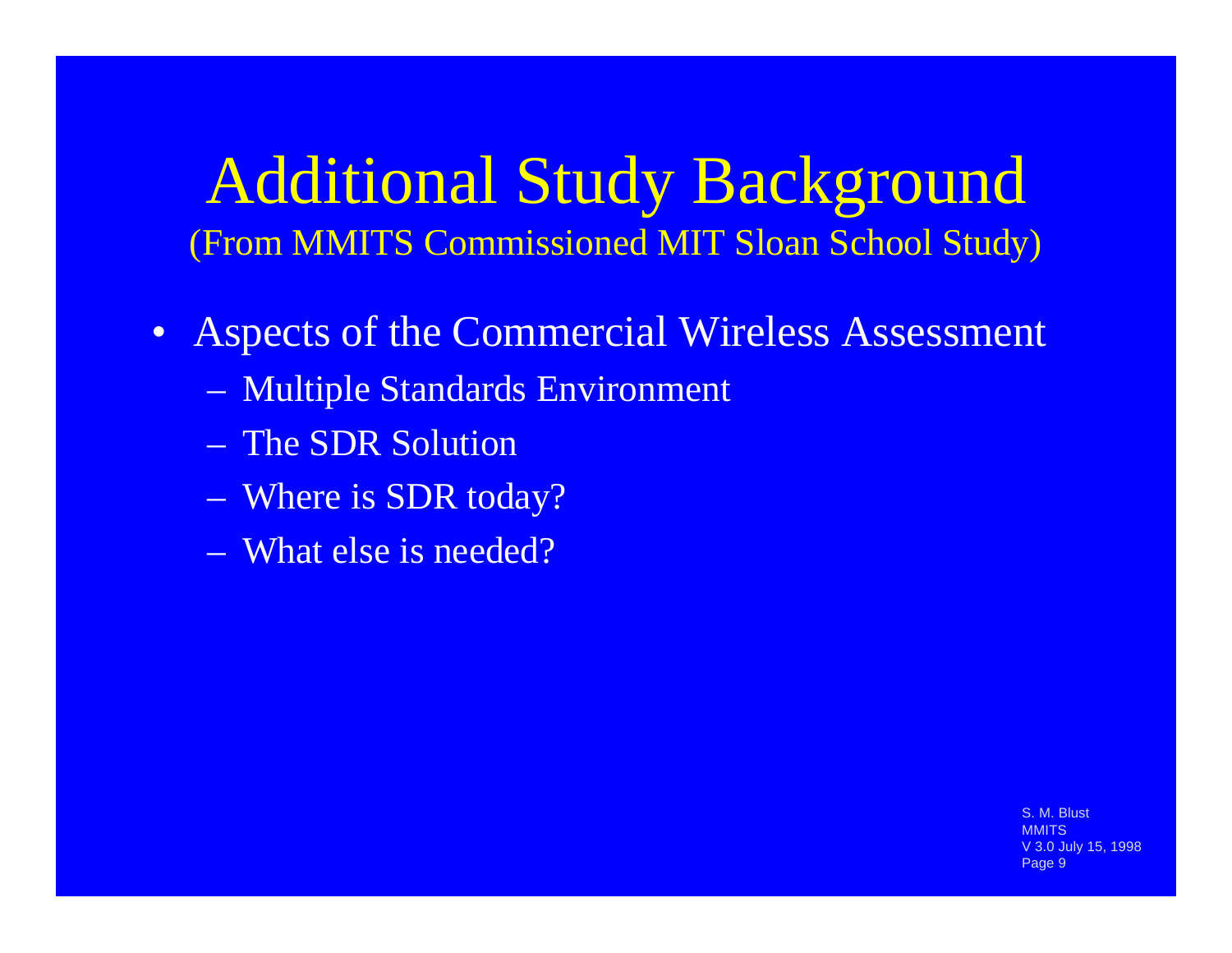#### S. M. Blust **MMITS** V 3.0 July 15, 1998 Page 10 Wireless Standards Proliferation AMPS **NMT-450** NMT-900 C-450 RC-2000 **TACS JTACS** NTT **UMTS** W-CDMA (GSM+) WWCC (TDMA) *USA/Canada Europe Asia-Pacific* 1-G 2-G 3-G GSM CDM PHS **GSM** DM **GSM CDMA**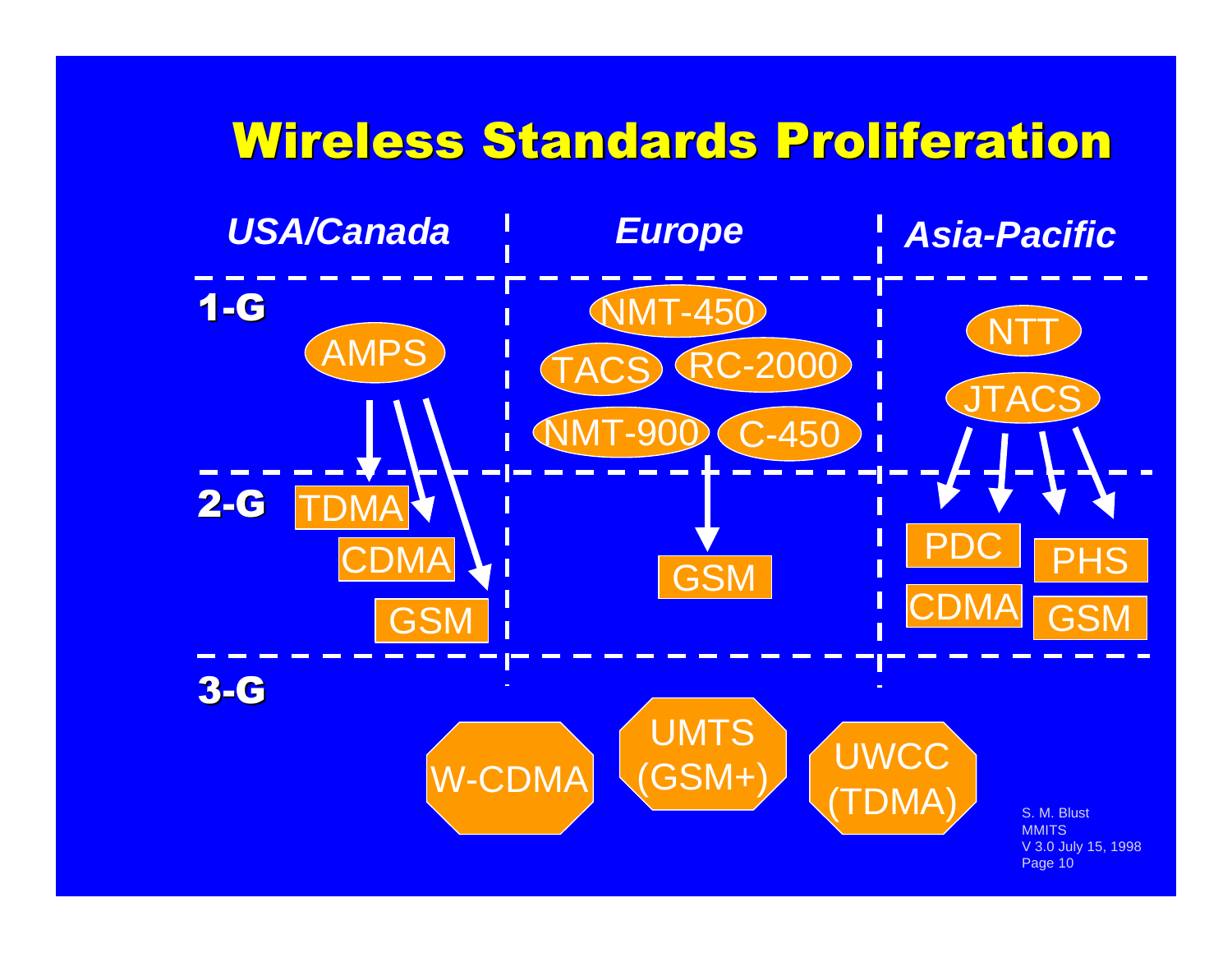## Wireless Standards Proliferation



#### *Europe*



#### *USA/Canada*



#### *Asia-Pacific*



*Projected market shares, end 1998 (source: EMC database)*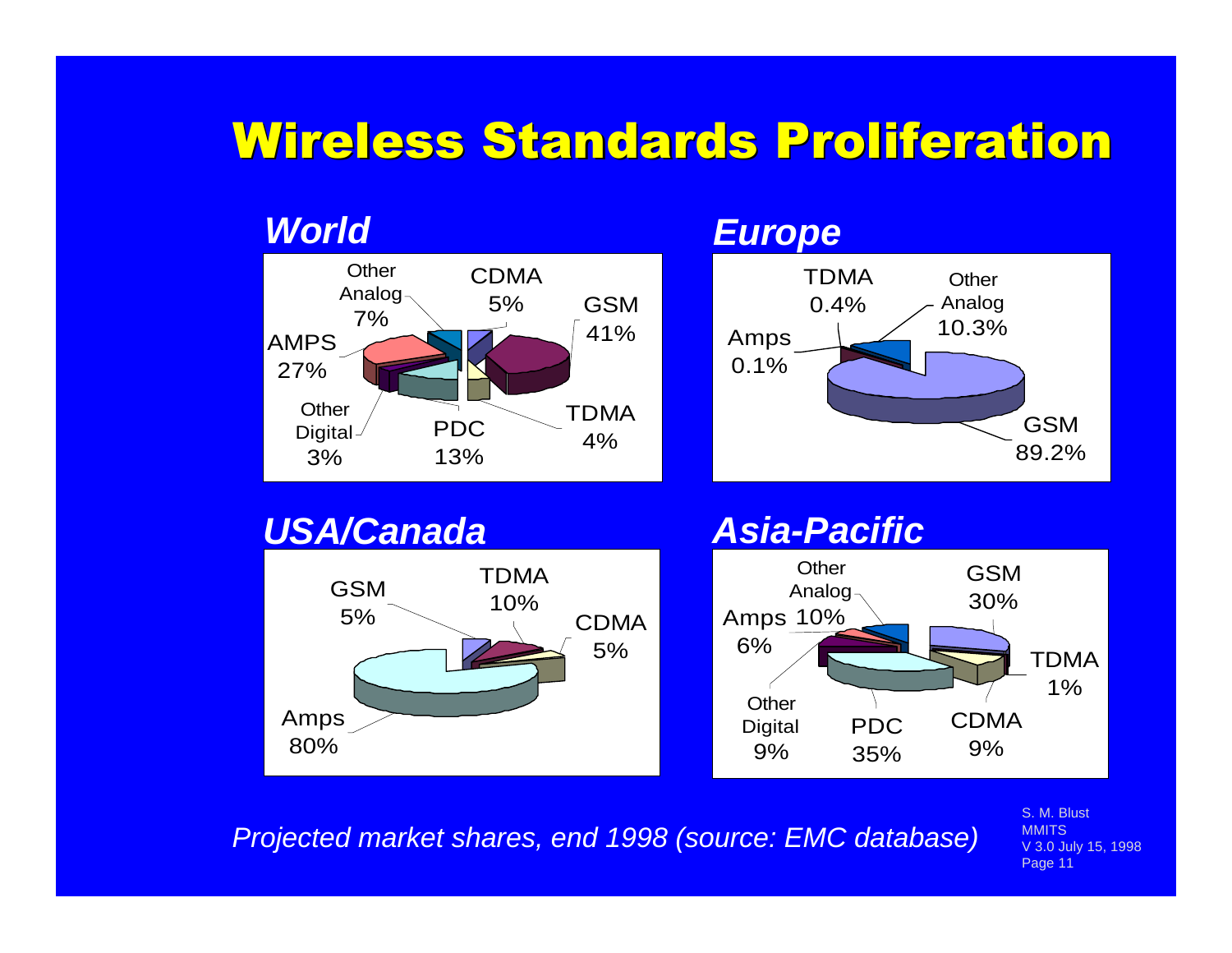## SDR is a viable solution

*"What will happen in the wireless industry with regards to competing air interfaces?"*

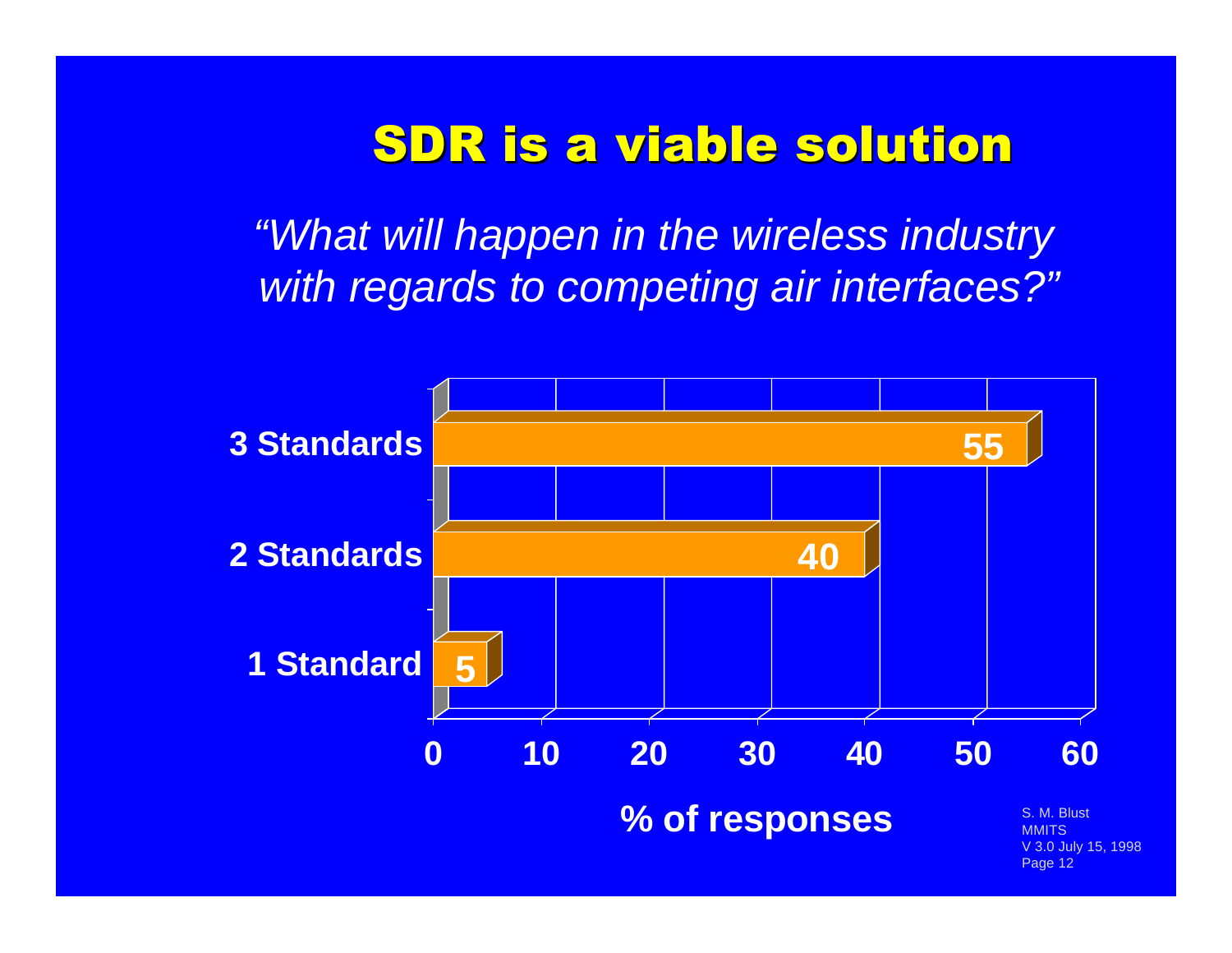## SDR is a viable solution

*"Do you think that SDR is a viable solution to the multi-standards environment?"*

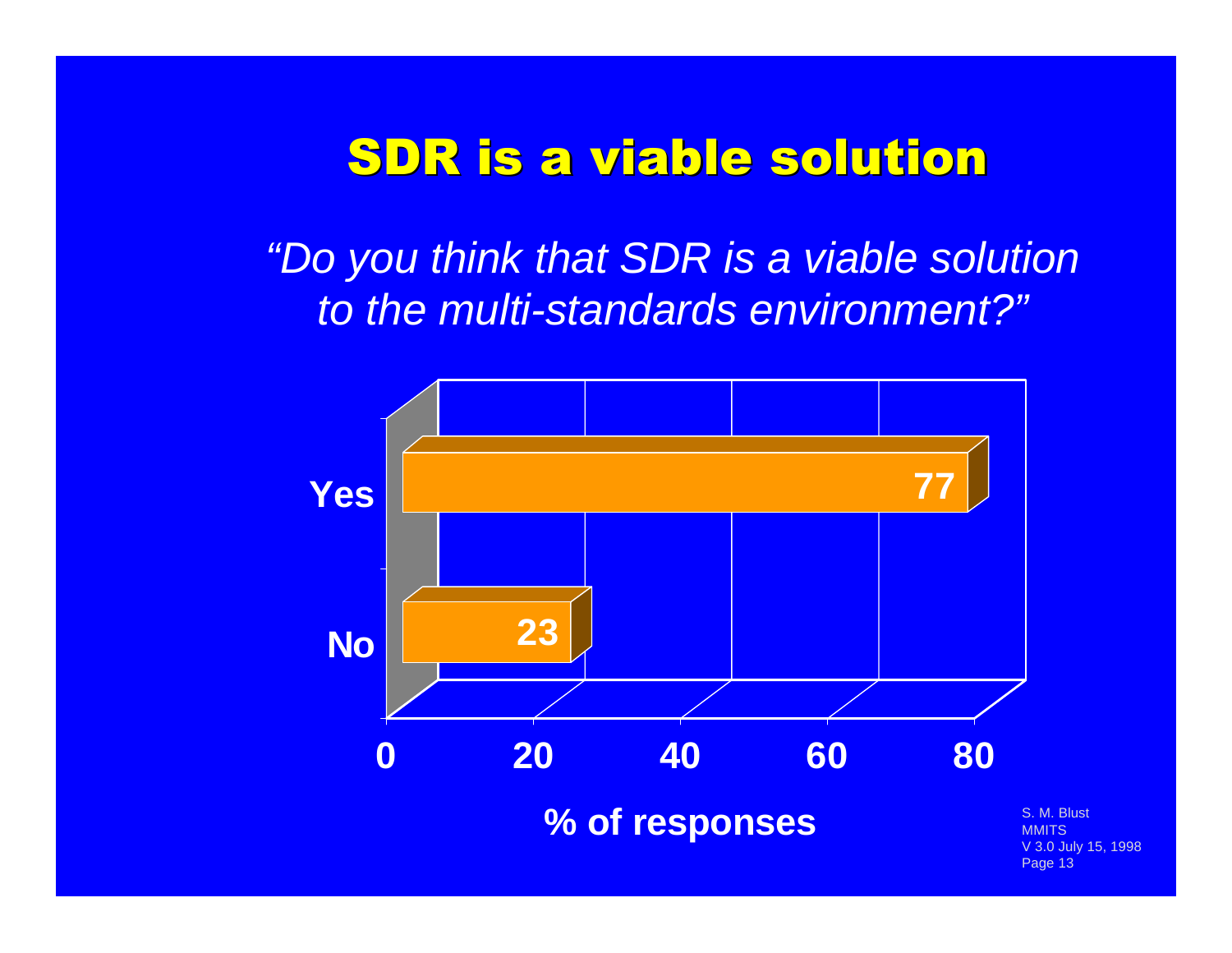## SDR is a viable solution

Ranking in Importance of Software Phone Design Elements

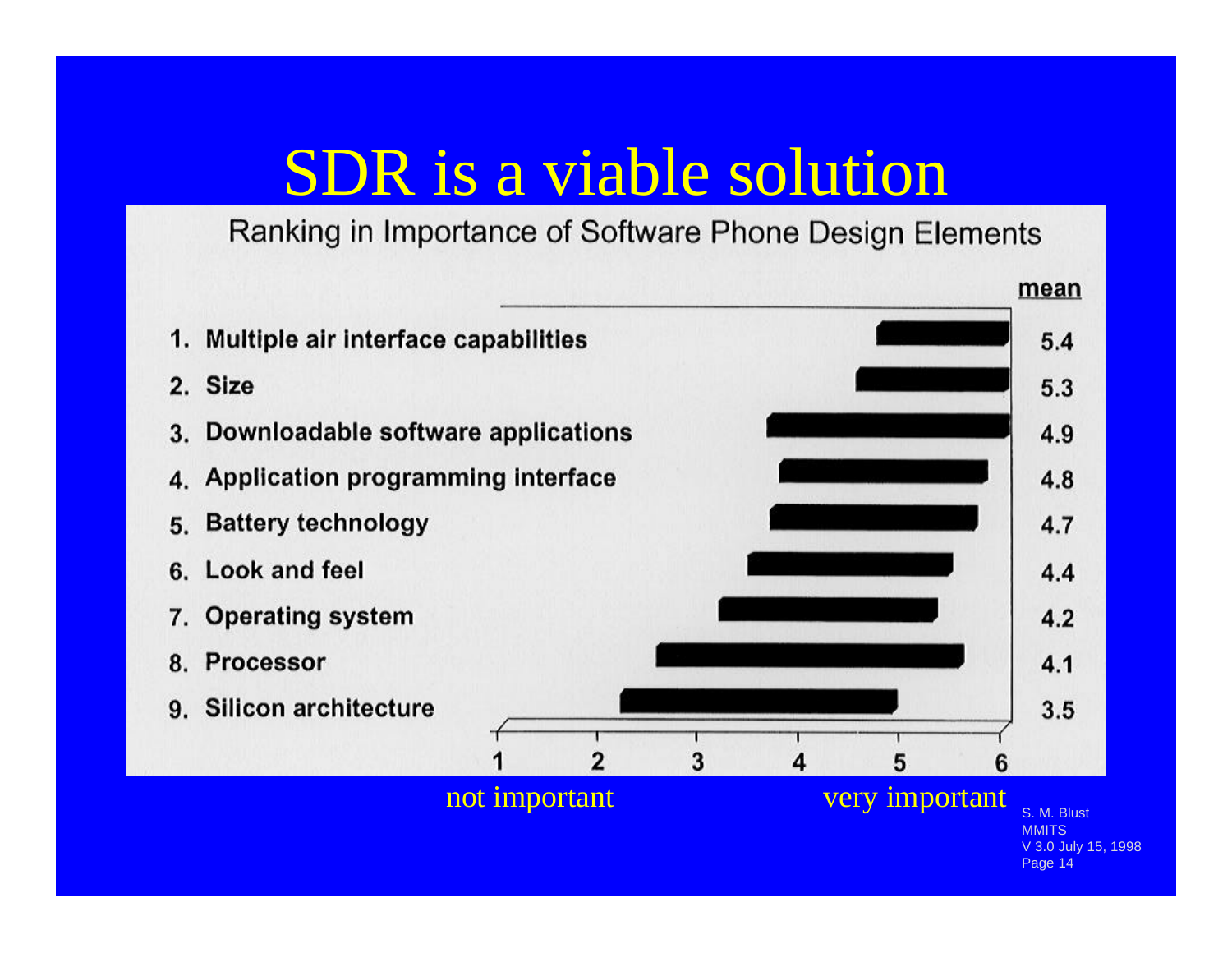## Multiband/Multimode: 2 Solutions

#### *1. Hardware*



*2. Software*



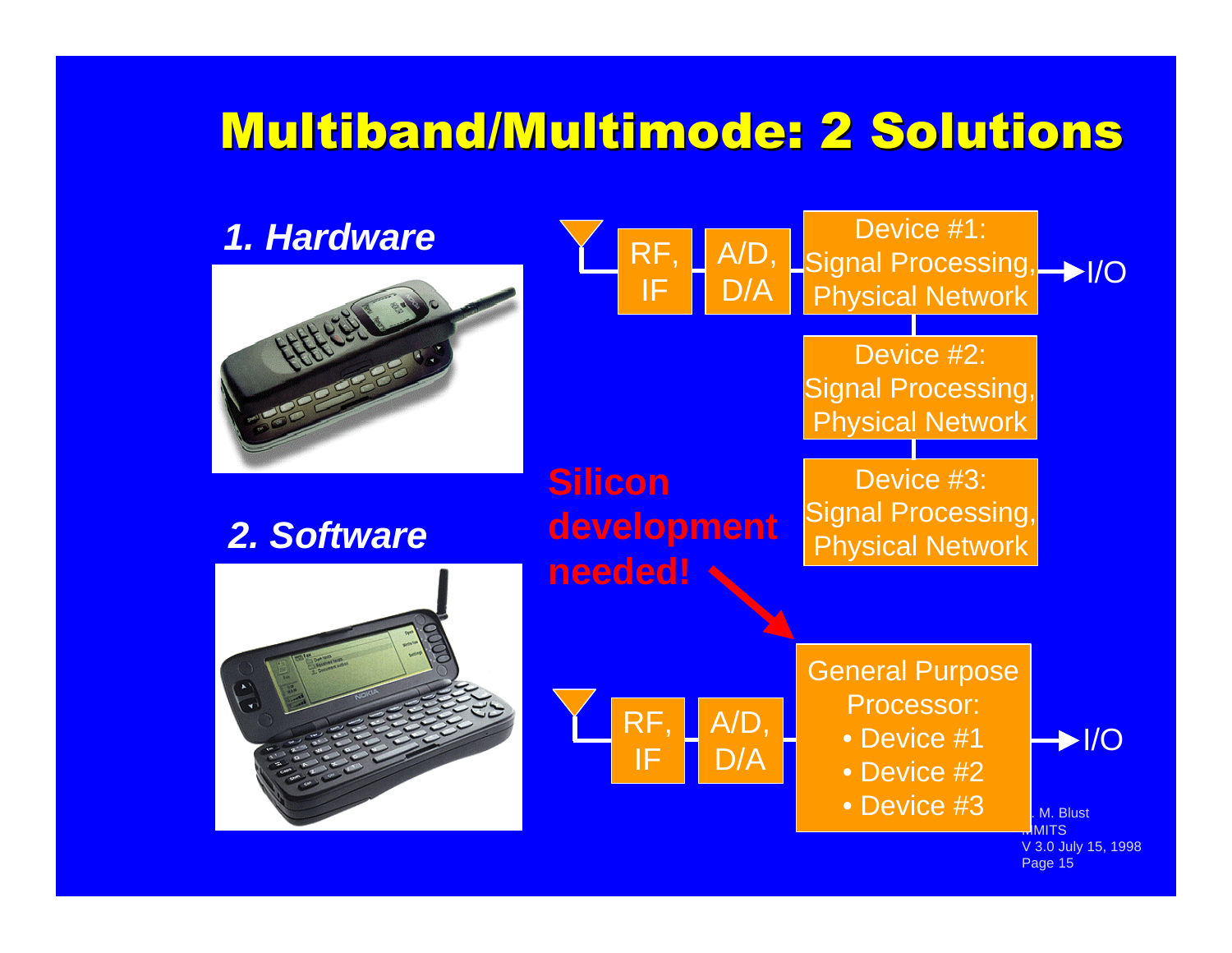### SDR Concepts are being Rapidly Accepted

- Technical benefits proven in base stations
- Huge reduction in handset inventories
- Flexibility/reusability offered by software signal processing widely recognized
- More and more applications developers skilled in wireless, audio, video software
- Wireless bandwidth on demand
- 3G will provide sufficient bandwidth (2Mbps)

M. Blust **MMITS July 15, 1998** Page 16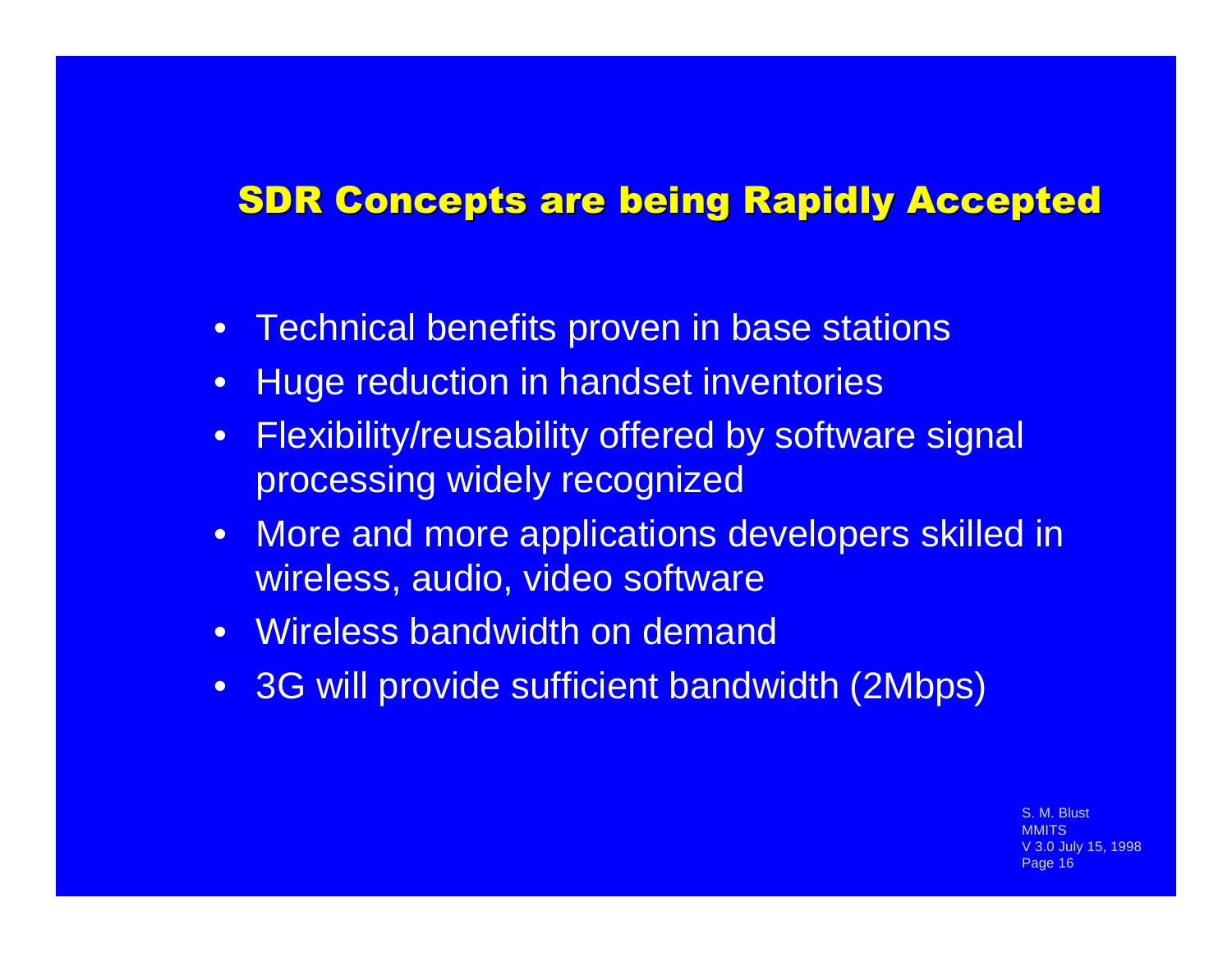## SDR Unites 2 Major Markets

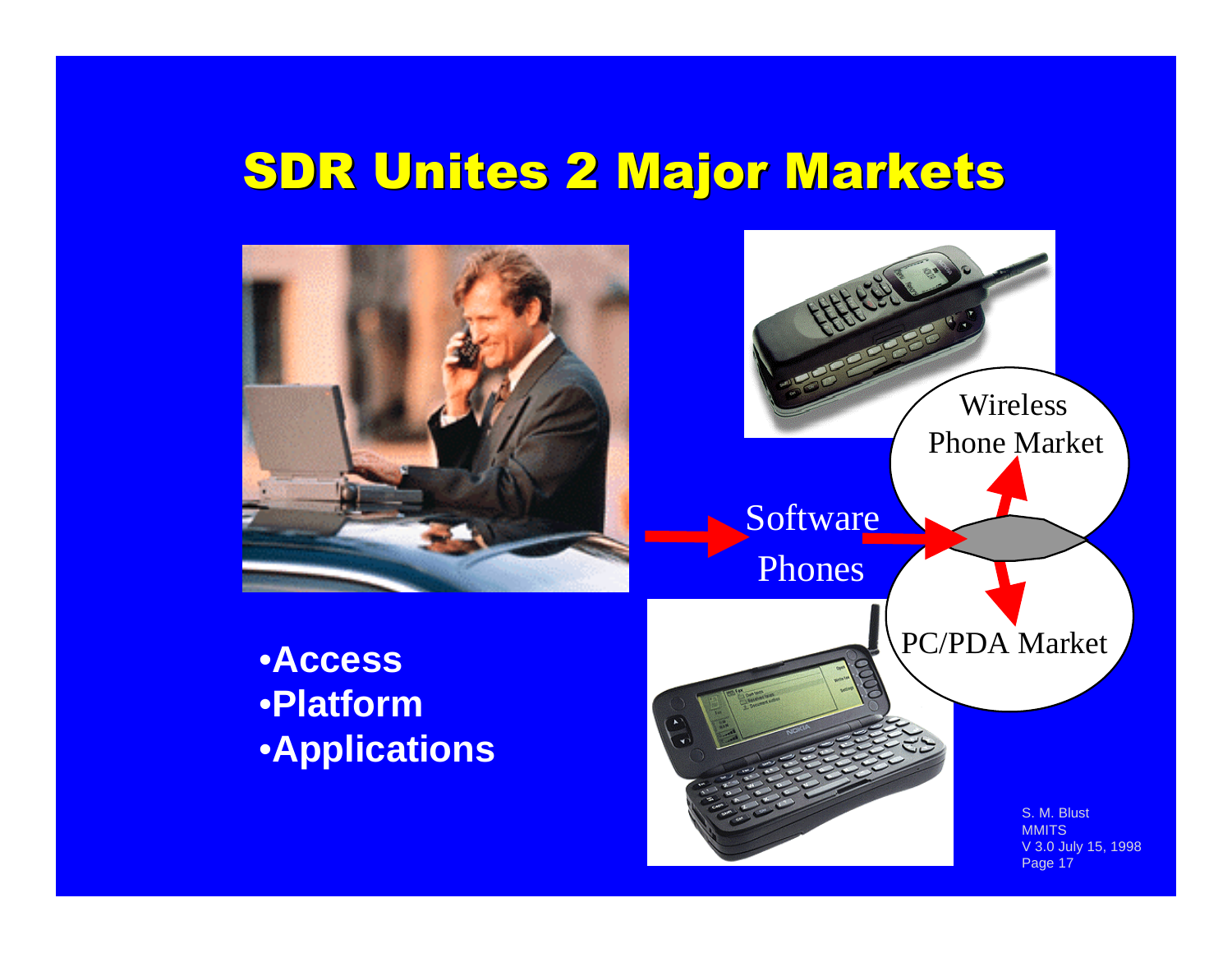#### To Further Broaden Acceptance of SDR

- Service providers must agree on level of deployment and define data-rich services
- Extensive roaming agreements required
- Many companies must make difficult structural **alterations**
- SDR must be incorporated into third generation standards proposals
- Advances in high-speed, low-power hardware still required

S. M. Blust **MMITS** Uuly 15, 1998 Page 18